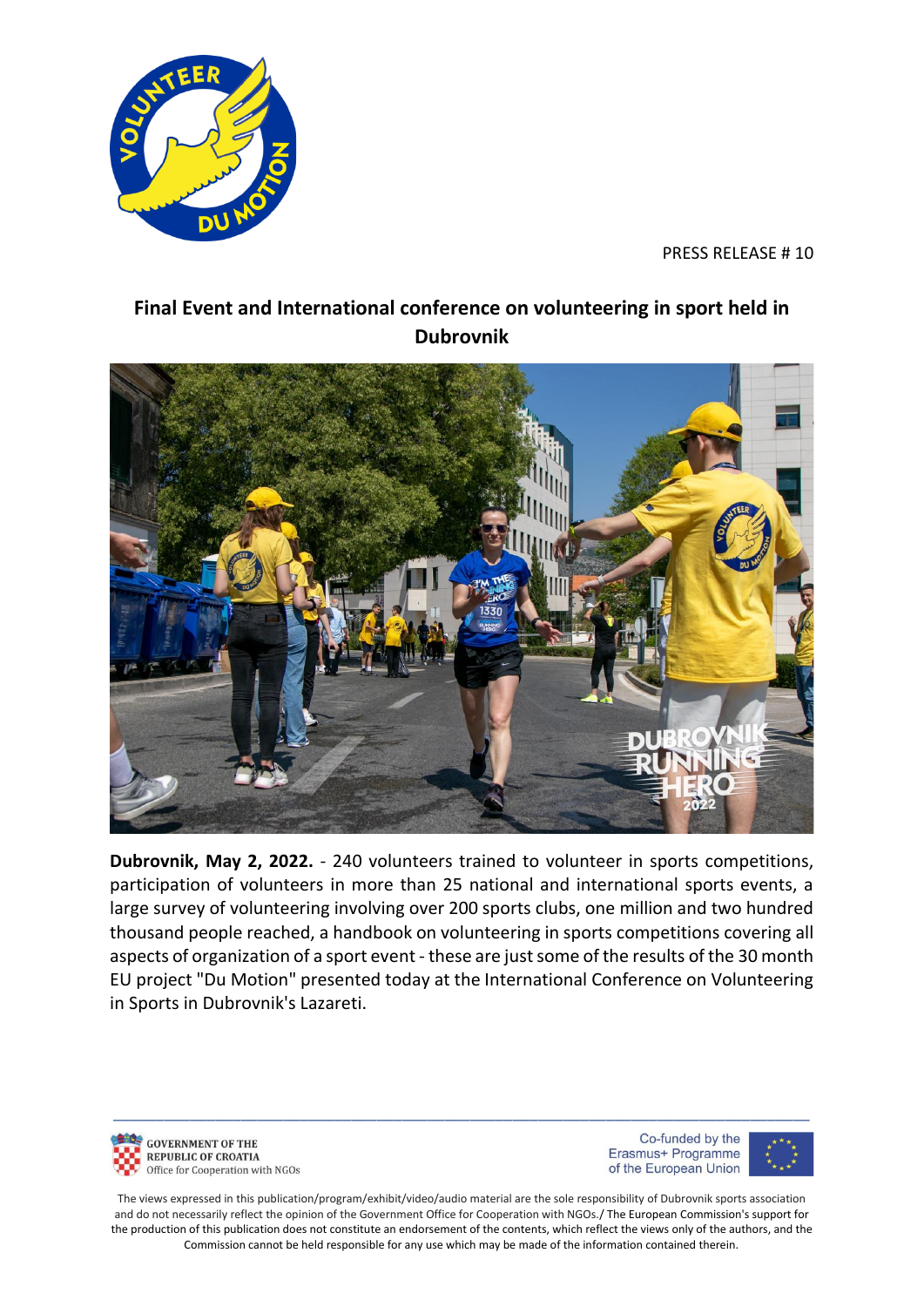

The conference was opened by the Mayor of the City of Dubrovnik Mato Franković and the Secretary General of the Dubrovnik Sports Association and Director of Du Motion Alen Bošković.

Representatives of the Croatian Olympic Committee, the Ministry of Sport and Tourism, the Du Motion and Mostar Run races and the Dubrovnik Volunteer Center participated in panels on volunteering in Croatia and local sports competitions.

It was pointed out that in Croatia only 4% of people are involved in volunteer activities and that there is a lot of room for improvement. Creating an appropriate legislative framework and better connecting actors at the local, regional and national levels are among the main preconditions for this, and it is Du Motion that has been highlighted as an example of good practice in organizing volunteers in sport.

This was confirmed by young volunteers, ambassadors of the EU project from Croatia, Bulgaria, Italy, Poland, Sweden and Turkey, who spoke about their experiences of volunteering at the recently held Dubrovnik Half Marathon.





Co-funded by the Erasmus+ Programme of the European Union

The views expressed in this publication/program/exhibit/video/audio material are the sole responsibility of Dubrovnik sports association and do not necessarily reflect the opinion of the Government Office for Cooperation with NGOs./ The European Commission's support for the production of this publication does not constitute an endorsement of the contents, which reflect the views only of the authors, and the Commission cannot be held responsible for any use which may be made of the information contained therein.

\_\_\_\_\_\_\_\_\_\_\_\_\_\_\_\_\_\_\_\_\_\_\_\_\_\_\_\_\_\_\_\_\_\_\_\_\_\_\_\_\_\_\_\_\_\_\_\_\_\_\_\_\_\_\_\_\_\_\_\_\_\_\_\_\_\_\_\_\_\_\_\_\_\_\_\_\_\_\_\_\_\_